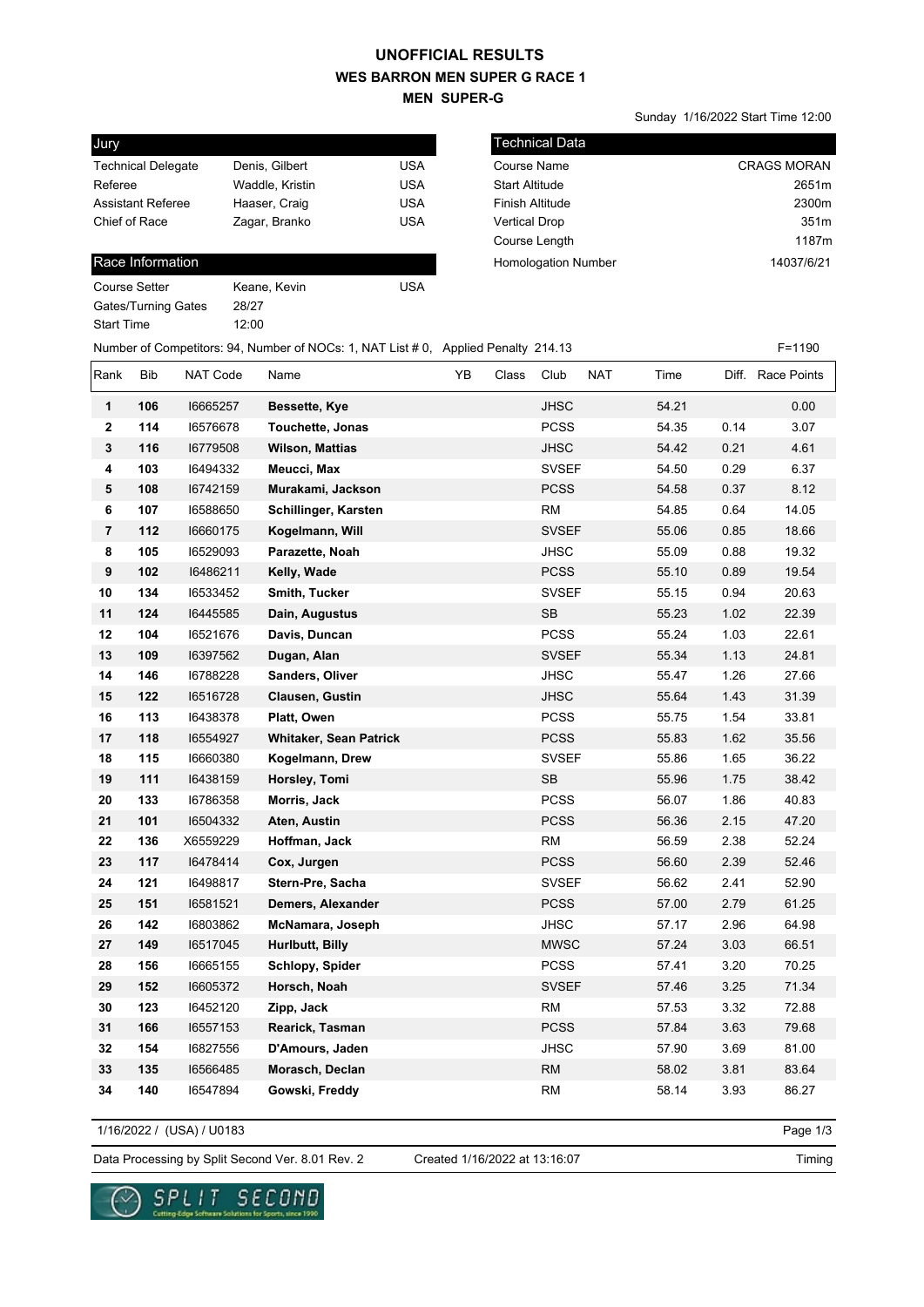# **WES BARRON MEN SUPER G RACE 1 MEN SUPER-G UNOFFICIAL RESULTS**

Sunday 1/16/2022 Start Time 12:00

| Rank | Bib | <b>NAT Code</b> | Name                | YB | Class | Club         | <b>NAT</b> | Time    |       | Diff. Race Points |
|------|-----|-----------------|---------------------|----|-------|--------------|------------|---------|-------|-------------------|
| 35   | 131 | 15141924        | Horsley, Erich      |    |       | <b>SB</b>    |            | 58.16   | 3.95  | 86.71             |
| 36   | 119 | 16600211        | Lee, Bodin          |    |       | <b>SVSEF</b> |            | 58.24   | 4.03  | 88.47             |
| 37   | 132 | 16644428        | Tang, Winston       |    |       | <b>PCSS</b>  |            | 58.67   | 4.46  | 97.90             |
| 38   | 137 | 16500041        | Sammis, Paxton      |    |       | <b>SVSEF</b> |            | 58.75   | 4.54  | 99.66             |
| 39   | 129 | 16646815        | Clark, Finley       |    |       | <b>PCSS</b>  |            | 58.78   | 4.57  | 100.32            |
| 40   | 126 | 16553723        | Sibley, Nicolas     |    |       | <b>PCSS</b>  |            | 58.89   | 4.68  | 102.73            |
| 41   | 185 | 16646806        | Postnieks, Lukas    |    |       | <b>RM</b>    |            | 58.92   | 4.71  | 103.39            |
| 42   | 153 | 16554618        | Sherman, Zeke       |    |       | <b>PCSS</b>  |            | 58.98   | 4.77  | 104.71            |
| 43   | 150 | 16662429        | Lancaster, Owen     |    |       | <b>MWSC</b>  |            | 59.04   | 4.83  | 106.03            |
| 44   | 141 | 16590578        | Scanlan, John       |    |       | <b>PCSS</b>  |            | 59.17   | 4.96  | 108.88            |
| 45   | 128 | 16879847        | Bolden, Sydney      |    |       | <b>JHSC</b>  |            | 59.21   | 5.00  | 109.76            |
| 46   | 167 | 16869650        | Doyle, Connor       |    |       | SB           |            | 59.31   | 5.10  | 111.95            |
| 47   | 127 | 16529472        | Walker, Adrian      |    |       | <b>SB</b>    |            | 59.35   | 5.14  | 112.83            |
| 48   | 158 | 16640782        | Sivey, Xander       |    |       | <b>PCSS</b>  |            | 59.47   | 5.26  | 115.47            |
| 49   | 174 | 16559747        | Shamah, Teodor      |    |       | <b>RM</b>    |            | 59.57   | 5.36  | 117.66            |
| 50   | 172 | 16664044        | Tozzi, Nicolas      |    |       | <b>JHSC</b>  |            | 59.59   | 5.38  | 118.10            |
| 51   | 165 | X6588935        | Lennon, Joseph      |    |       | <b>PCSS</b>  |            | 59.86   | 5.65  | 124.03            |
| 52   | 148 | 16656461        | White, Declan       |    |       | <b>TVSEF</b> |            | 1:00.12 | 5.91  | 129.73            |
| 53   | 125 | 16512453        | Kath, Nikolas       |    |       | SB           |            | 1:00.14 | 5.93  | 130.17            |
| 54   | 163 | 16555334        | Hoopes, Wyatt       |    |       | SB           |            | 1:00.31 | 6.10  | 133.91            |
| 55   | 179 | 16720992        | Dennis, Chase       |    |       | <b>RM</b>    |            | 1:00.51 | 6.30  | 138.30            |
|      | 170 | 16714651        | Glidden, Austin     |    |       | <b>PCSS</b>  |            | 1:00.51 | 6.30  | 138.30            |
| 57   | 169 | 16898998        | Gellner, Riley      |    |       | <b>PCSS</b>  |            | 1:00.56 | 6.35  | 139.39            |
| 58   | 155 | 16550251        | Stein, Ashland      |    |       | <b>PCSS</b>  |            | 1:00.73 | 6.52  | 143.12            |
| 59   | 145 | 16494962        | Hipple, Bode        |    |       | SB           |            | 1:00.95 | 6.74  | 147.95            |
| 60   | 164 | 16549991        | Comey, Hayden       |    |       | SB           |            | 1:01.04 | 6.83  | 149.93            |
| 61   | 168 | 16832422        | Peightal, Teddy     |    |       | <b>JHSC</b>  |            | 1:01.05 | 6.84  | 150.15            |
| 62   | 173 | 16558919        | Harvey, Cooper      |    |       | <b>MWSC</b>  |            | 1:01.32 | 7.11  | 156.08            |
| 63   | 171 | 16821178        | Rankin, Eli         |    |       | <b>RM</b>    |            | 1:01.44 | 7.23  | 158.71            |
| 64   | 194 | 16662896        | Warren, Cash        |    |       | <b>JHSC</b>  |            | 1:01.46 | 7.25  | 159.15            |
| 65   | 176 | 16534737        | Mickelson, Milan    |    |       | <b>RM</b>    |            | 1:01.51 | 7.30  | 160.25            |
| 66   | 147 | 16549982        | Comey, Maddox       |    |       | SB           |            | 1:01.62 | 7.41  | 162.66            |
| 67   | 143 | X7048237        | Godbout, Olivier    |    |       | SOL          |            | 1:01.76 | 7.55  | 165.74            |
| 68   | 177 | 16592031        | Sivo, Kye           |    |       | <b>PCSS</b>  |            | 1:02.13 | 7.92  | 173.86            |
|      | 157 | 16611863        | <b>Butz, Andrew</b> |    |       | <b>PCSS</b>  |            | 1:02.13 | 7.92  | 173.86            |
| 70   | 175 | 16653503        | Blackburn, Jay      |    |       | <b>SVSEF</b> |            | 1:02.16 | 7.95  | 174.52            |
| 71   | 159 | 16738111        | Paulman, Everett    |    |       | SBN          |            | 1:02.27 | 8.06  | 176.93            |
| 72   | 191 | 16910725        | Ize-Cedillo, Diego  |    |       | <b>RM</b>    |            | 1:02.39 | 8.18  | 179.56            |
| 73   | 130 | 16567811        | Gandhi, Kyan        |    |       | <b>SVSEF</b> |            | 1:02.89 | 8.68  | 190.54            |
| 74   | 178 | 16821466        | Copeland, Finn      |    |       | <b>PCSS</b>  |            | 1:03.19 | 8.98  | 197.13            |
| 75   | 186 | 16640977        | <b>Bush, Samuel</b> |    |       | <b>PCSS</b>  |            | 1:03.30 | 9.09  | 199.54<br>203.93  |
| 76   | 160 | 16618219        | Salinas, Jax        |    |       | <b>RM</b>    |            | 1:03.50 | 9.29  |                   |
| 77   | 193 | 16922062        | Madeo, Niki         |    |       | SOL          |            | 1:03.64 | 9.43  | 207.00            |
| 78   | 188 | 16738093        | Paulman, Fletcher   |    |       | SBN          |            | 1:03.98 | 9.77  | 214.47            |
| 79   | 161 | 16550794        | Moon, Cashton       |    |       | SB           |            | 1:04.26 | 10.05 | 220.61            |

1/16/2022 / (USA) / U0183

Page 2/3

Data Processing by Split Second Ver. 8.01 Rev. 2 Created 1/16/2022 at 13:16:07

Created 1/16/2022 at 13:16:07